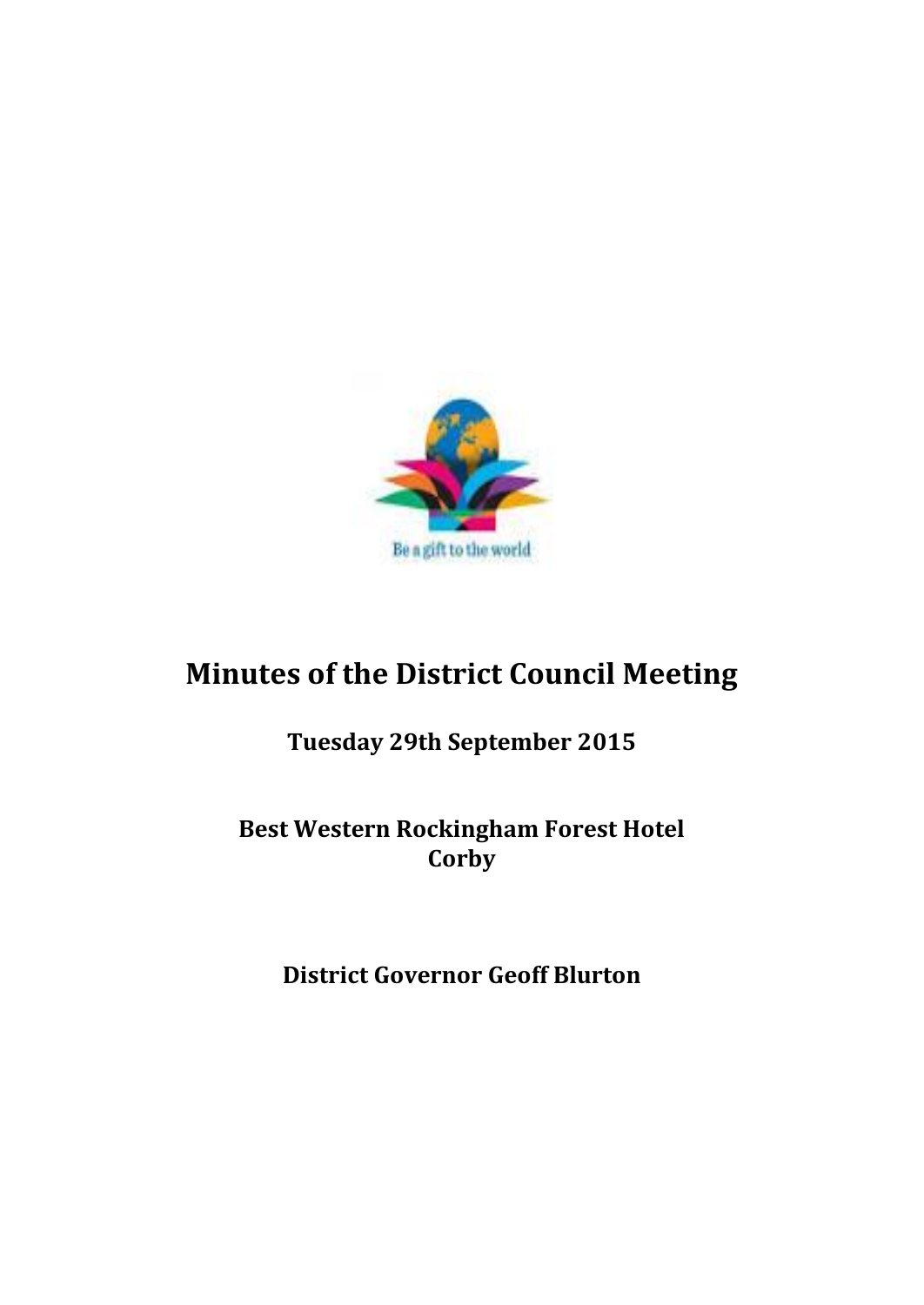#### **Rotary International District 1070 Council Meeting – Tuesday 29th September 2015**

District Governor (DG) Geoff Blurton chaired the meeting, which was held at the Best Western Rockingham Forest Hotel commencing at 7.30p.m.

There were 98 Rotarians present from 56 Clubs (Area A9; Area B9; Area C .9 Area D9; Area E10; Area F 10;]

# **C 15/16.17 Apologies and Welcome**

DG Geoff welcomed all those present and asked those Rotarians attending a District Council meeting for the first time to stand and be recognized.

Past DGs were also recognized.

Apologies were received from:

**Past DGs:** Iain Vernon, B Hasdell

**The Rotary Clubs** of Peterborough and Corby

 **Rotarians:** District Treasurer Eric Lennox, Assistant District Secretary Alastair Wood, AG Area A Bill Martindale, Rtn's Geoff Richardson, Joyce Boddey, David Knight, Roger Bowden, Jim Guthrie, Moira Bartlett

# **C15/16.18 Act of Remembrance**

All those present stood in remembrance of those Rotarians who had passed to higher service since the previous Council Meeting and DG Geoff read out the names:

 Rtn,s David Thompson (Kettering) Mike Steele (Rushden) Harold Hall (Blaby)

# **C15/16.19 Minutes of the Last District Council Meeting**

Approval of the Minutes was Proposed by PDG Roger May (Lutterworth Wycliffe) and Seconded by PDG Ken Mackellar (Stamford Burghley) and agreed unanimously.

# **C15/16.20 Matters Arising**

There were no matter Arising which were not noted in the Agenda.

#### **C15/16. 21 Additional District Council only 6 weeks since last reports were submitted to reports requested for this meeting council would only receive updates and additions**

#### **C15/16.22 District Governor's Report**

DG Geoff commented on the recent Conference at Bournemouth. Speakers had expressed their delight at being part of such an enjoyable Conference. DG Geoff thanked those who had attended and asked for the 3 outstanding RIBI voting consoles to be handed in to RIBI

DG Geoff then moved to the principle reason for the additional District Council meeting, to vote on the acceptance of the nine Clubs who have chosen to join District 1070 when District 1270 'winds up' at the end of this Rotary year

Apparently the previous list of some 20 Clubs had not been issued with the consent of the Clubs, hence the revised and agreed total.

DGE John displayed a map showing the additional 9 Clubs demonstrating the change to the centre of the District towards Stamford.

DG Geoff made it clear that RI would still have to approve the proposal later this year PDG Richard Hyde observed that District meetings and to some extent Conference would need to recognize these changes. Various opinions from the floor as to the need to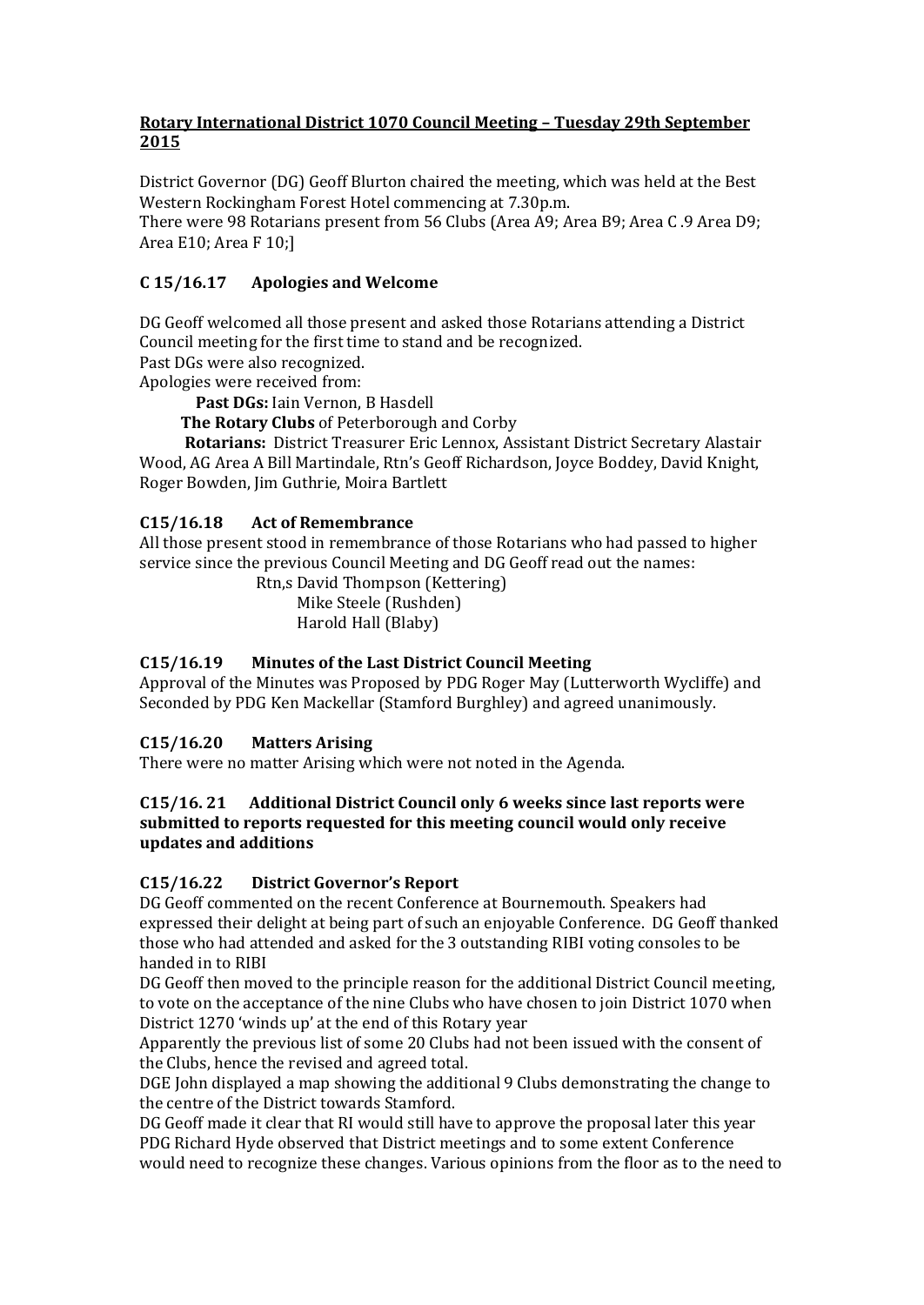accept our new intake warmly were expressed and also the AG Areas could then be assessed.

PDG Chris Chew proposed that the 9 'new' Clubs be integrated into our Area structure, this was seconded by PDG Linda May.

Considerable debate ensued and the upshot was a feeling on the floor that the Clubs themselves should be consulted after the initial addition of the Clubs as an additional 'Area' PDG Dick Parsley reminded Council that the objective was firstly for 1070 to approve the 9 Clubs from District 1270 joining District 1070.

In light of the feeling PDG Chris Chew withdrew his proposition but it had initiated some valuable discussion.

DGN Chris Davies and PDG Dick Parsley would be part of the 'Harmonisation Team' as mentioned at the District Council in July

A vote was then taken to 'accept' the 9 Clubs into District 1070 and was passed unanimously.

# **C15/15.23 District Secretary**

The District Secretary called for the remaining RIBI Compliance statements to be signed and returned to him ASAP. Several Clubs had requested additional District Directories and said Directories were available for collection this evening as had been previously circulated. Old Directories could be left with the DS for secure disposal

#### **C15/16.24 District Treasurer's Report**

The District Treasurer had given his apologies and there was no report

#### **C15/16 24.1 Matters from District Executive to be referred to Council Scarborough Conference Accounts**

DG Geoff explained to council that following council's referral back of the Scarborough Conference Accounts Conference Manager Neville Thompson and IPDG Ken Billington had been present at the District Executive on the 1st September to explain the issues that concerned Council

Standing Orders had been overlooked and it was apparent that certain practices had evolved without the 'transparency' required.

Apologies were given and lessons had been learned. The Bournemouth Conference Committee had taken due note of the requirements.

Executive accepted that in the delivery of a first class Conference certain procedures had not been adhered too.

DG Geoff went on to say that District Executive were the 'elected body' to administer and control the District Activities and unless Council wished to address either Neville Thompson or Ken Billington, neither of whom were present then the Issue could be resolved this evening instead of the November Council Meeting.

Martin Wragg of Oadby expressed disappointment that the letter from his Club had not been dealt with. DG Geoff acknowledged this but promised to send a letter detailing what had taken place during the Executive Meeting.

The question of 'signing off' Conference Cheques by members of the Conference Committee was questioned, DG Geoff would enquire as to the accounting procedures It was proposed by Jon Blundell (Stamford St Martins) and seconded by PDG Roger May (Lutterworth Wycliffe) that the accounts be passed

The vote resulted in 87 in favour, 3 against and 8 abstentions

#### **C15/16.25 Assistant Governors" Reports**

Nothing to add to previous reports